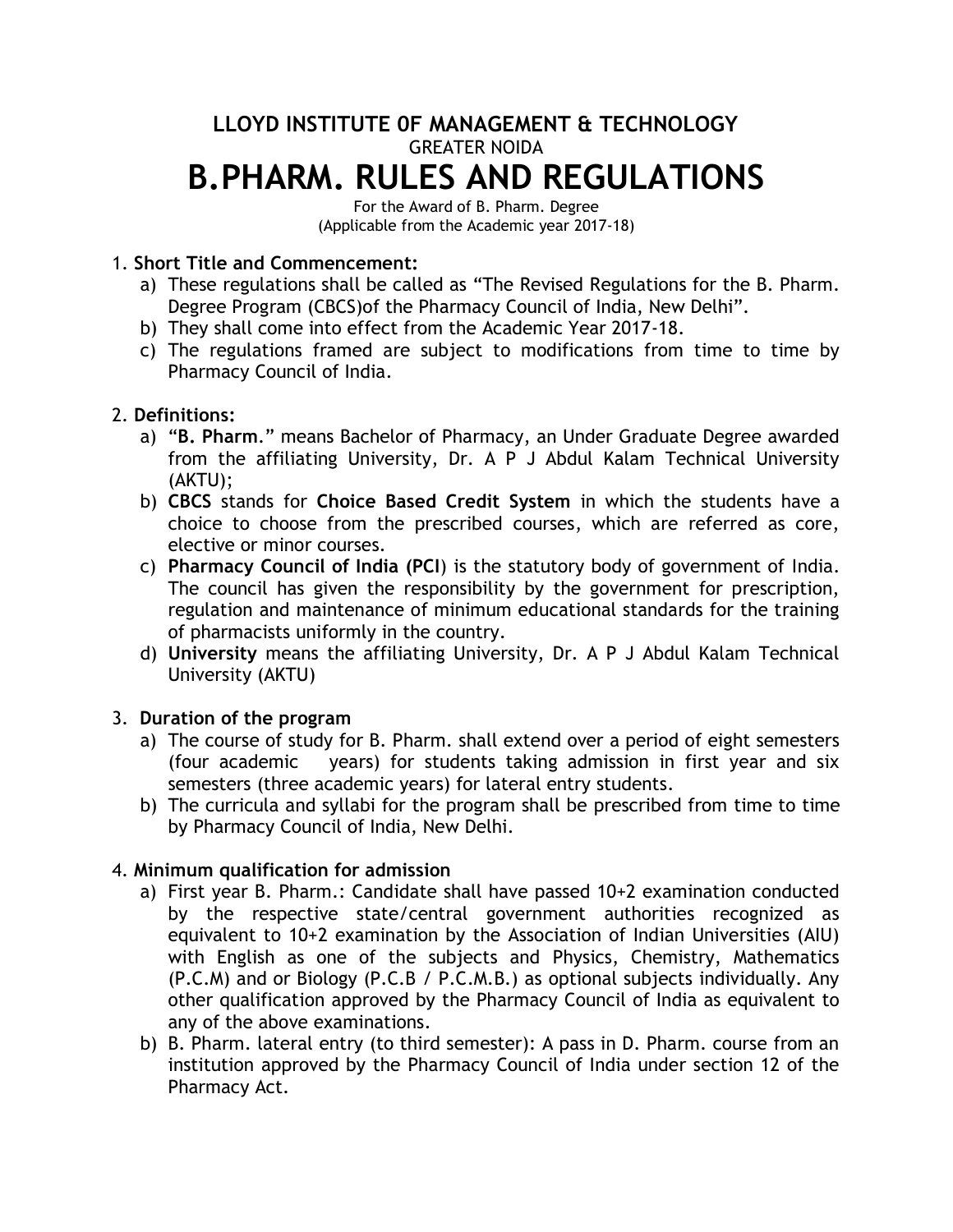## 5. **Working days in each semester**

- a) Each semester shall consist of not less than 100 working days.
- b) The odd semesters shall be conducted from the month of June/July to November/December and the even semesters shall be conducted from December/January to May/June in every calendar year.

## 6. **Attendance and Progress**

A candidate is required to put in at least 80% attendance in individual courses considering theory and practical separately. The candidate shall complete the prescribed course satisfactorily to be eligible to appear for the respective examinations.

## 7. **Program/Course credit structure**

As per the philosophy of Credit Based Semester System, certain quantum of academic work viz. theory classes, tutorial hours, practical classes, etc. are measured in terms of credits. On satisfactory completion of the courses, a candidate earns credits. The amount of credit associated with a course is dependent upon the number of hours of instruction per week in that course. Similarly, the credit associated with any of the other academic, co/extracurricular activities is dependent upon the quantum of work expected to be put in for each of these activities per week.

## **CREDIT ASSIGNMENT**

|                       | a) Courses are broadly classified as Theory and Practical. Theory    |
|-----------------------|----------------------------------------------------------------------|
|                       | courses consist of lecture (L) and /or tutorial (T) hours, and       |
|                       | Practical (P) courses consist of hours spent in the laboratory.      |
| <b>Theory</b>         | b) Credits (C) for a course is dependent on the number of hours of   |
| and                   | instruction per week in that course, and is obtained by using a      |
| Laboratory<br>courses | multiplier of one (1) for lecture and tutorial hours, and a          |
|                       | multiplier of half (1/2) for practical (laboratory) hours.           |
|                       | c) Thus, for a theory course having three lectures and one tutorial  |
|                       | per week throughout the semester carries a credit of 4.              |
|                       | Similarly, a practical having four laboratory hours per week         |
|                       | throughout semester carries a credit of 2.                           |
|                       | a) The minimum credit points required for award of a B. Pharm.       |
| <b>Minimum</b>        | degree is 208. These credits are divided into Theory courses,        |
|                       | Tutorials, Practical, Practice School and Project over the           |
|                       | duration of eight semesters.                                         |
|                       | b) The lateral entry students shall get 52 credit points transferred |
| credit                | from their D. Pharm. program. Such students shall take up            |
| requirements          | additional remedial courses of 'Communication Skills' (Theory        |
|                       | and Practical) and 'Computer Applications in Pharmacy'               |
|                       | (Theory and Practical) equivalent to 3 and 4 credit points           |
|                       | respectively, a total of 7 credit points to attain 59 credit         |
|                       | points, the maximum of I and II semesters.                           |
|                       | c) The credits are distributed semester-wise as shown in Table 1     |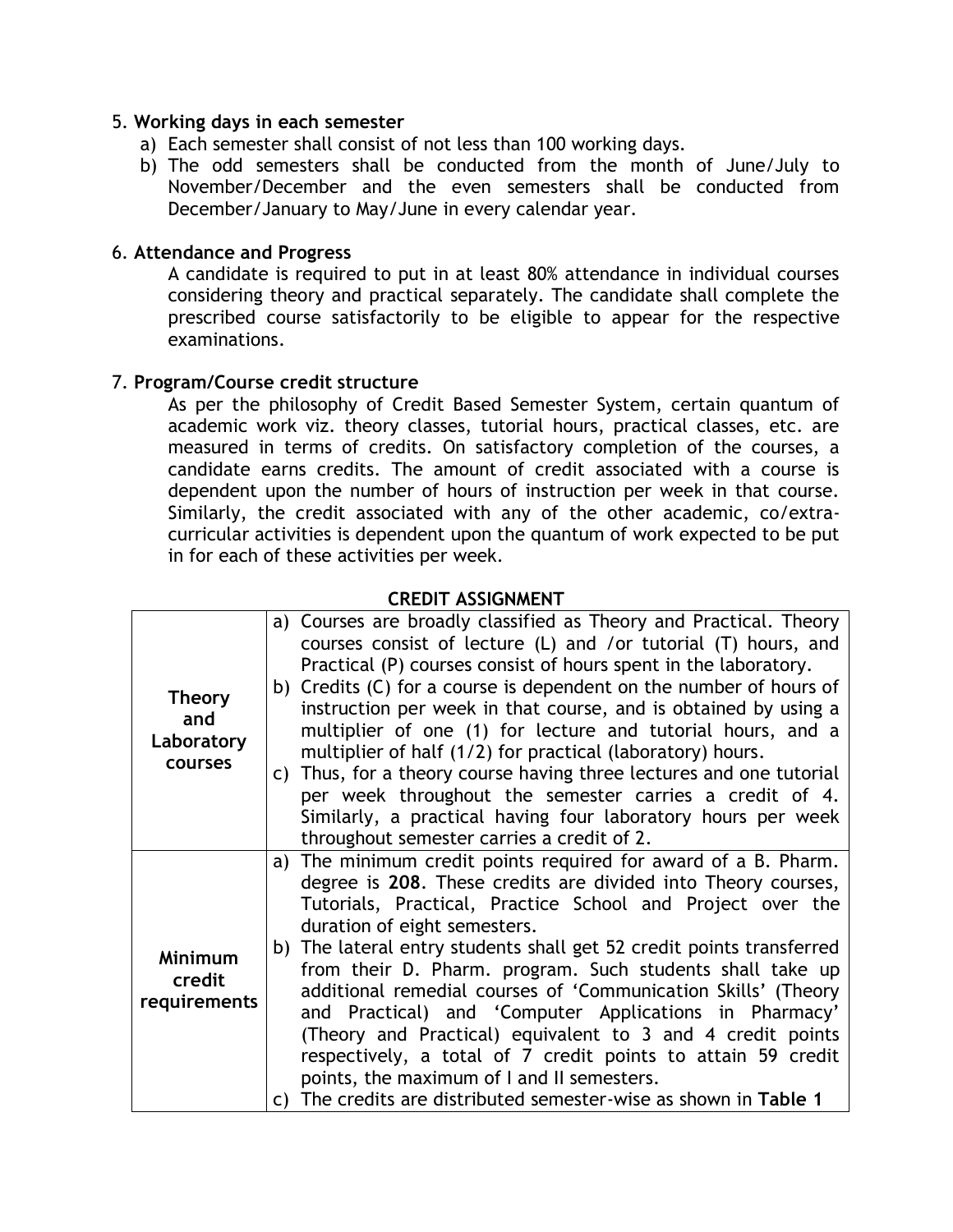| Semester                                     | <b>Credit</b><br><b>Points</b> |
|----------------------------------------------|--------------------------------|
|                                              | $\sqrt{29^5}/30^{\#}$          |
|                                              | 29                             |
|                                              | 24                             |
| I٧                                           | 28                             |
| V                                            | 26                             |
| VI                                           | 30                             |
| vıı                                          | 24                             |
| VIII                                         | 22                             |
| Extracurricular/ Co-curricular<br>activities | በ1*                            |
| Total credit points for the program          | $213^{5}/214^{#}$              |

**Table-I: Semester wise credits distribution Semester**

*\* The credit points assigned for extracurricular and or co-curricular activities shall be given by the Principals of the colleges and the same shall be submitted to the University. The criteria to acquire this credit point shall be defined by the colleges from time to time.*

*\$ Applicable ONLY for the students studied Physics/ Chemistry/ Botany/ Zoology at HSC and appearing for Remedial Mathematics course.*

*# Applicable ONLY for the students studied Mathematics/ Physics/ Chemistry at HSC and appearing for Remedial Biology course.*

## 8. **Examinations**

- a) The End Semester Examinations for each theory and practical course through semesters I to VIII shall be conducted by the university "AKTU". Internal assessment and End Semester Examination (ESE), both have weightage in the students' performance in Course Work and Laboratory Work.
- b) Internal assessment shall be conducted throughout the semester on dates announced in advance and its results made known to the students from time to time. However, the dates for the ESE shall be fixed by the University.
- c) The schemes for internal assessment and end semester examinations semester wise will be as mentioned in the AKTU and PCI website.
- d) Internal assessment: Continuous mode: The marks allocated for Continuous mode of Internal Assessment shall be awarded as per the scheme given below.

| Table-II: Scheme for awarding internal assessment: Continuous mode |  |  |
|--------------------------------------------------------------------|--|--|
|--------------------------------------------------------------------|--|--|

| <b>THEORY</b>                                            |                      |    |
|----------------------------------------------------------|----------------------|----|
| Criteria                                                 | <b>Maximum Marks</b> |    |
| Attendance (Refer Table - XII)                           |                      |    |
| Academic activities                                      |                      |    |
| (Average of any 3 activities e.g. quiz, assignment, open |                      | 15 |
| book test, field work, group discussion and seminar)     |                      |    |
| Student - Teacher interaction                            |                      | 15 |
| Total                                                    |                      |    |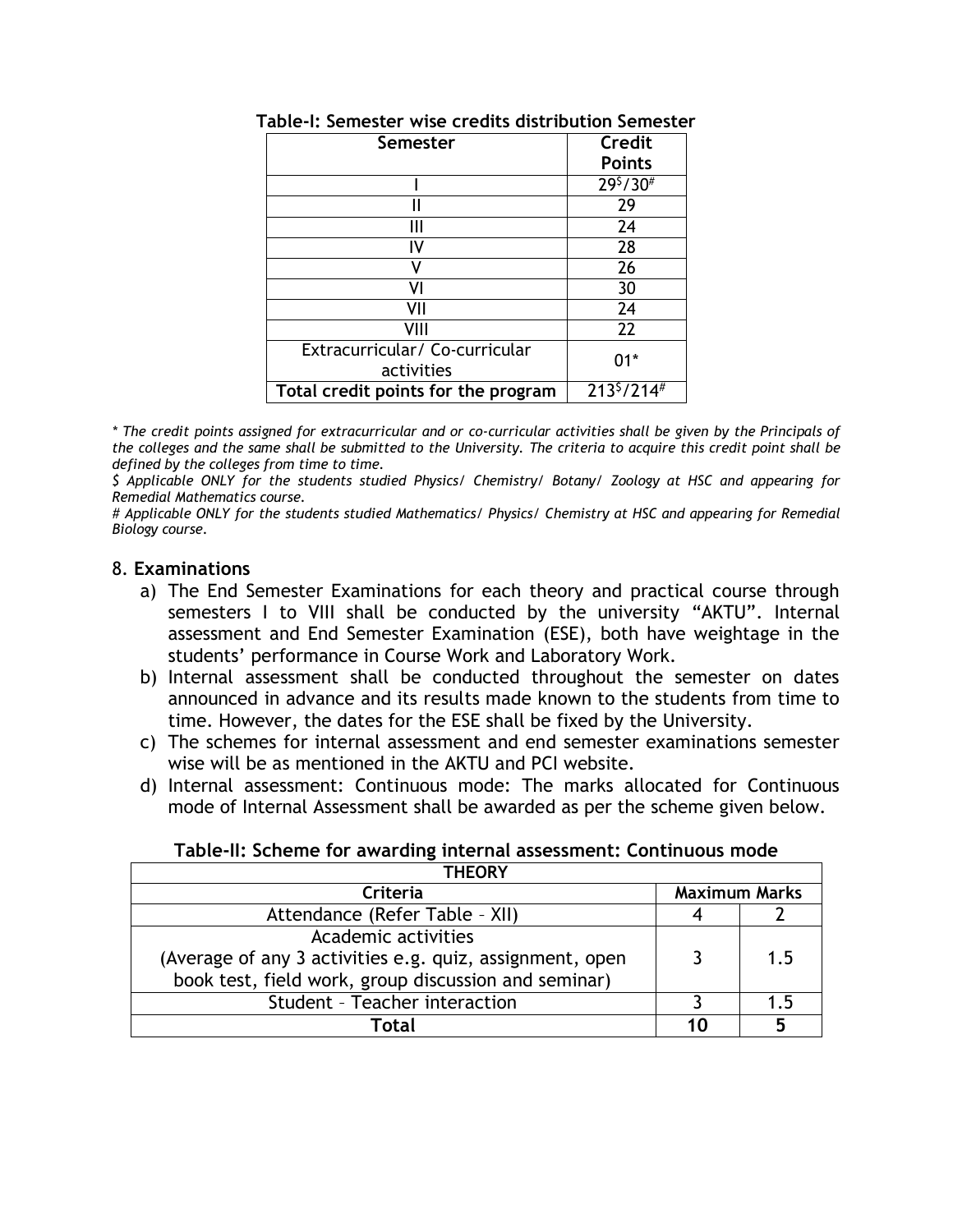| <b>PRACTICAL</b>                                    |  |  |
|-----------------------------------------------------|--|--|
| Attendance (Refer Table - III)                      |  |  |
| Based on Practical Records, Regular viva voce, etc. |  |  |
| Total                                               |  |  |

#### **Table- III: Guidelines for the allotment of marks for attendance**

| Percentage of     | <b>Theory</b> | <b>Practical</b> |
|-------------------|---------------|------------------|
| <b>Attendance</b> |               |                  |
| $95 - 100$        |               |                  |
| $90 - 94$         |               | 1.5              |
| $85 - 89$         |               |                  |
| $80 - 84$         |               | . ל              |
| Less than 80      |               |                  |

## 9. **Sessional Exams**

Two Sessional exams shall be conducted for each theory / practical course as per the schedule fixed by the college. Sessional exam shall be conducted for 30 marks for theory and shall be computed for 15 marks. Similarly Sessional exam for practical shall be conducted for 40 marks and shall be computed for 10 marks.

## 10**. Promotion and award of grades**

A student shall be declared PASS and eligible for getting grade in a course of B. Pharm. Program if he/she secures at least 50% marks in that particular course including internal assessment. For example, to be declared as PASS and to get grade, the student has to secure a minimum of 50 marks for the total of 100 including continuous mode of assessment and end semester theory examination and has to secure a minimum of 25 marks for the total 50 including internal assessment and end semester practical examination.

#### 11. **Carry forward of marks**

In case a student fails to secure the minimum 50% in any Theory or Practical course as specified in 12, then he/she shall reappear for the end semester examination of that course. However his/her marks of the Internal Assessment shall be carried over and he/she shall be entitled for grade obtained by him/her on passing.

#### 12. **Improvement of internal assessment**

A student shall have the opportunity to improve his/her performance only once in the Sessional exam component of the internal assessment. The re-conduct of the Sessional exam shall be completed before the commencement of next end semester theory examinations.

#### 13. **Academic Progression**

No student shall be admitted to any examination unless he/she fulfills the norms given in POINT 6.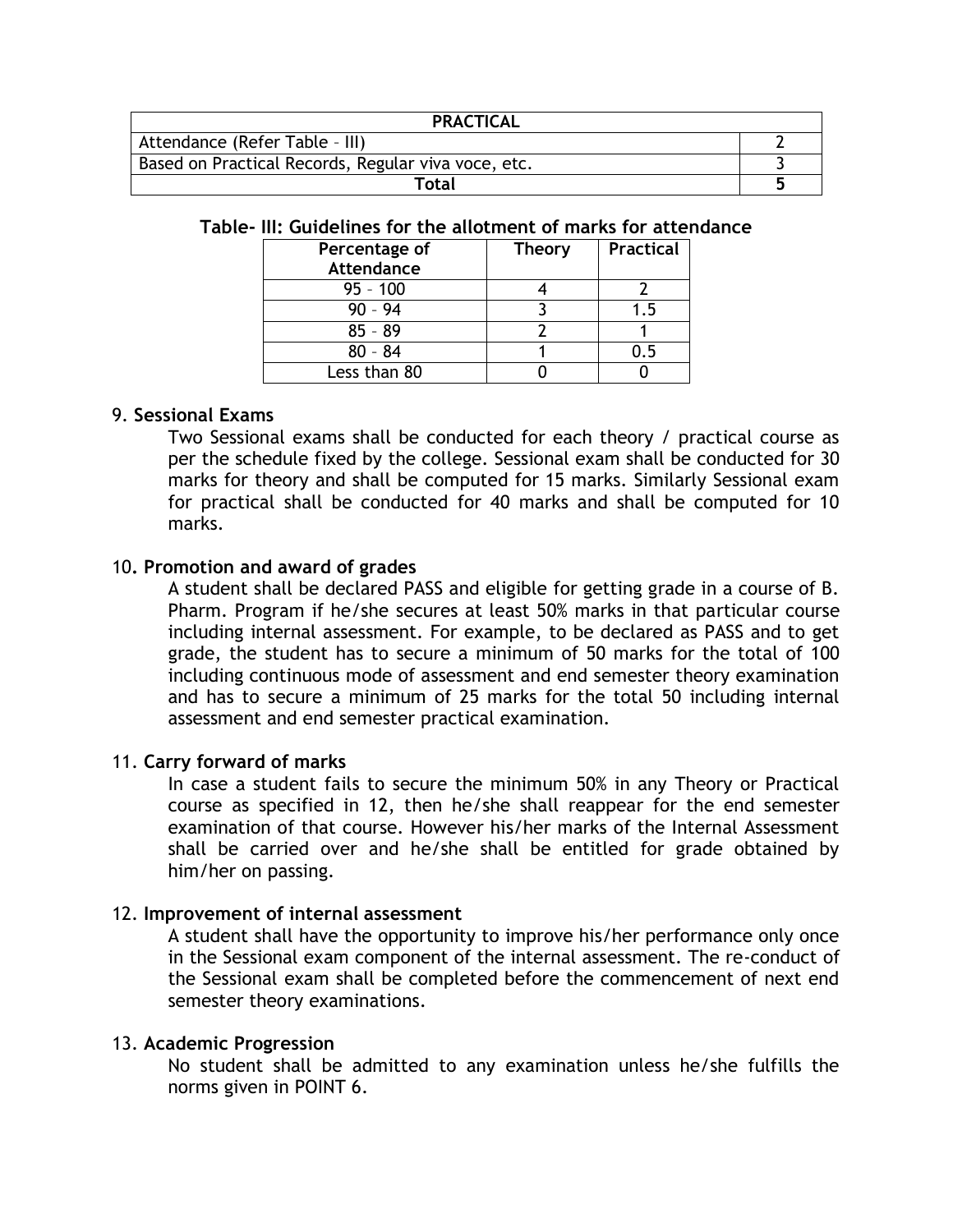Academic progression rules are applicable as follows:

- a) A student shall be eligible to carry forward all the courses of I, II and III semesters till the IV semester examinations. However, he/she shall not be eligible to attend the courses of V semester until all the courses of I and II semesters are successfully completed.
- b) A student shall be eligible to carry forward all the courses of III, IV and V semesters till the VI semester examinations. However, he/she shall not be eligible to attend the courses of VII semester until all the courses of I, II, III and IV semesters are successfully completed.
- c) A student shall be eligible to carry forward all the courses of V, VI and VII semesters till the VIII semester examinations. However, he/she shall not be eligible to get the course completion certificate until all the courses of I, II, III, IV, V and VI semesters are successfully completed.
- d) A student shall be eligible to get his/her CGPA upon successful completion of the courses of I to VIII semesters within the stipulated time period as per the norms specified in 23.
- e) A lateral entry student shall be eligible to carry forward all the courses of III, IV and V semesters till the VI semester examinations. However, he/she shall not be eligible to attend the courses of VII semester until all the courses of III and IV semesters are successfully completed.
- f) A lateral entry student shall be eligible to carry forward all the courses of V, VI and VII semesters till the VIII semester examinations. However, he/she shall not be eligible to get the course completion certificate until all the courses of III, IV, V and VI semesters are successfully completed.
- g) A lateral entry student shall be eligible to get his/her CGPA upon successful completion of the courses of III to VIII semesters within the stipulated time period as per the norms specified in 23.
- h) Any student who has given more than 4 chances for successful completion of I / III semester courses and more than 3 chances for successful completion of II / IV semester courses shall be permitted to attend V / VII semester classes ONLY during the subsequent academic year as the case may be. In simpler terms there shall NOT be any ODD BATCH for any semester.

**Note**: Grade AB should be considered as failed and treated as one head for deciding academic progression. Such rules are also applicable for those students who fail to register for examination(s) of any course in any semester.

## **Provision of Grace-Marks:**

The University shall award grace-marks as per following:

A maximum of 10 grace marks at the end of the first year, provided that a student secures a minimum of 15% marks in the respective subject/s of the End Semester Examination.

A maximum of 20 grace marks at the end of second year if he/she has not been awarded any grace marks in first year, OR the remainder or part there of the 10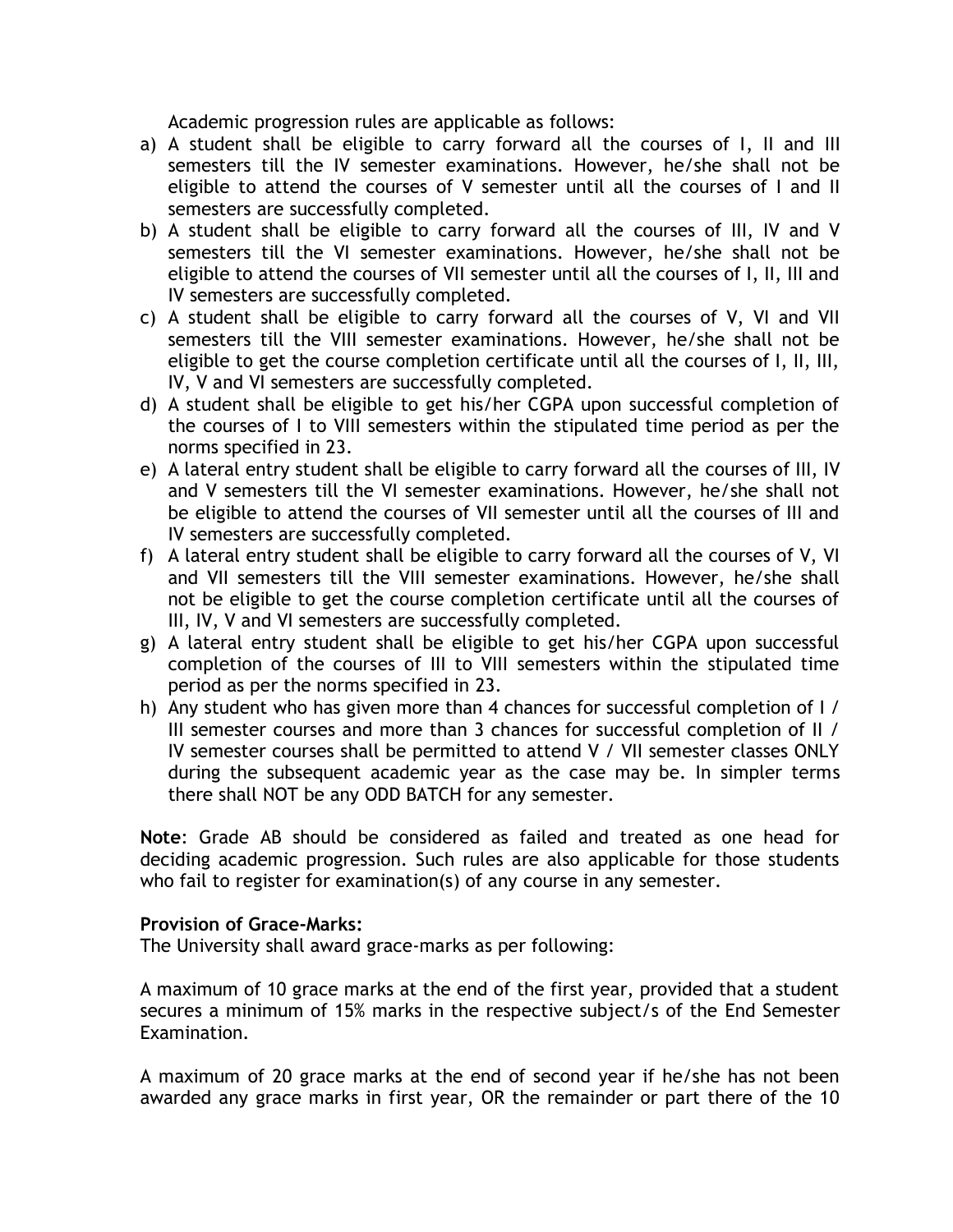grace marks of first yearplus10 grace-marks of second year, provided that a student secures a minimum of 15% marks in the respective subject/s of the End Semester Examination.

A maximum of 30 grace marks at the end of the third year if he/she has not been awarded any grace marks in either first or second year, OR the remainder or part there of the 20 grace marks (10 grace marks for first year and 10 grace marks for second year) plus 10 grace marks of third year, provided that a student secures a minimum of 15% marks in the respective subject/s of the End Semester Examination.

A maximum of 40 grace marks at the end of the final year if he/he has not been awarded any grace marks in either first or second or third year, OR the remainder or part there of the 30 grace marks (10 grace marks for first year, 10 grace marks for second year and 10 grace marks for third year) plus 10 grace marks of final year, provided that a student secures a minimum of 15% marks in the respective subject of the End Semester Examination.

**Note:** Grade AB should be considered as failed and treated as one head for deciding academic progression. Such rules are also applicable for those students who fail to register for examination(s) of any course in any semester.

## 14. **Grading of performances**

## 14.1**. Letter grades and grade points allocations:**

Based on the performances, each student shall be awarded a final letter grade at the end of the semester for each course. The letter grades and their corresponding grade points are given in Table IV

### **Table – IV Letter grades and grade points equivalent to Percentage of marks and performances**

| Percentage of Marks Obtained   Letter Grade   Grade Point   Performance |    |    |                  |
|-------------------------------------------------------------------------|----|----|------------------|
| $90.00 - 100$                                                           |    | 10 | Outstanding      |
| $80.00 - 89.99$                                                         |    |    | <b>Excellent</b> |
| 70.00 - 79.99                                                           | B  |    | Good             |
| $60.00 - 69.99$                                                         |    |    | Fair             |
| $50.00 - 59.99$                                                         |    |    | Average          |
| Less than 50                                                            |    |    | Fail             |
| Absent                                                                  | ΑB |    | Fail             |

A learner who remains absent for any end semester examination shall be assigned a letter grade of AB and a corresponding grade point of zero. He/she should reappear for the said evaluation/examination in due course.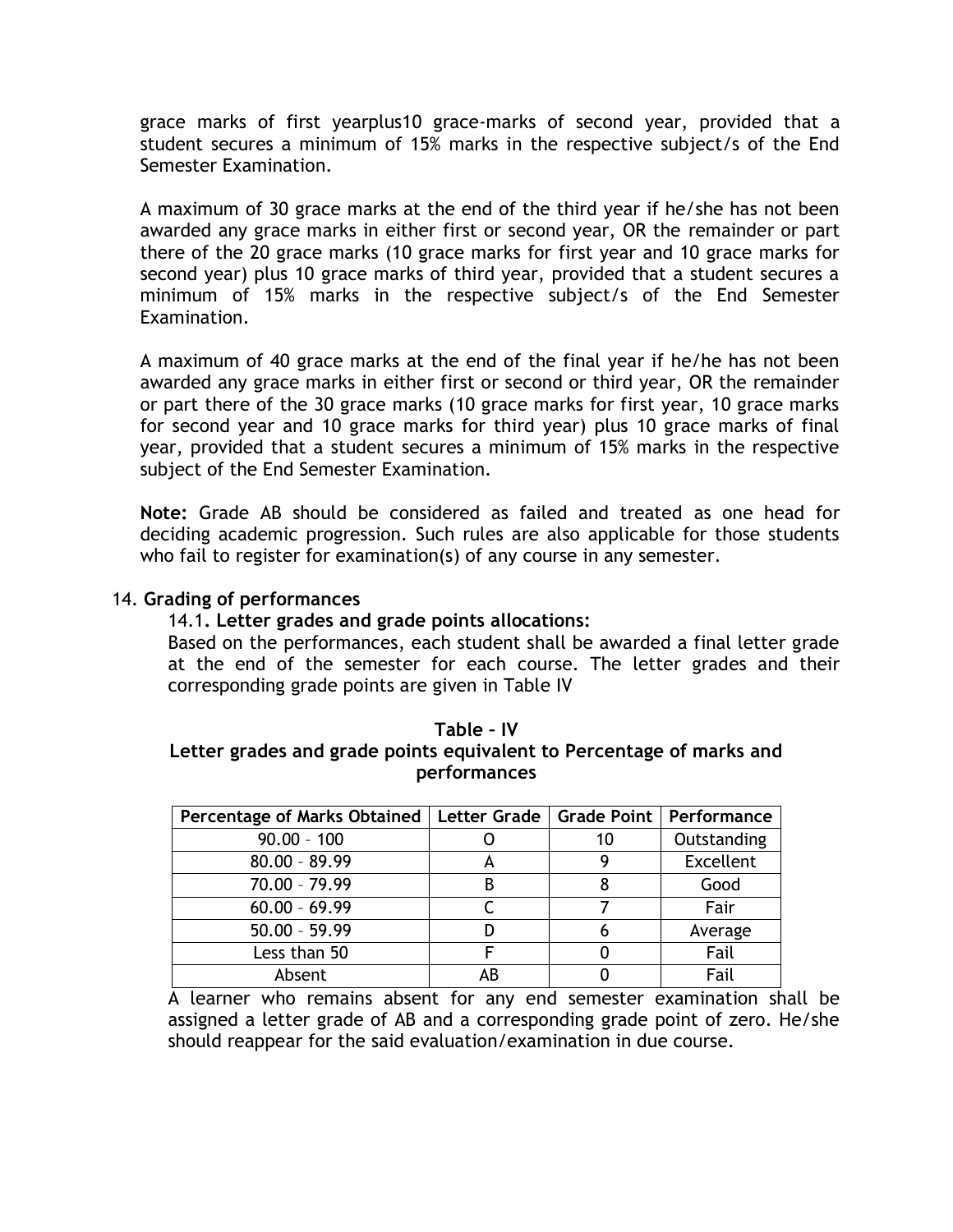#### 15. T**he Semester grade point average (SGPA)**

The performance of a student in a semester is indicated by a number called 'Semester Grade Point Average' (SGPA). The SGPA is the weighted average of the grade points obtained in all the courses by the student during the semester. For example, if a student takes five courses(Theory/Practical) in a semester with credits C1, C2, C3, C4 and C5 and the student's grade points in these courses are G1, G2, G3, G4 and G5, respectively, and then students' SGPA is equal to:

> C1G1 + C2G2 + C3G3 + C4G4+ C5G5 **SGPA = --------------------------------------------------**  $C1 + C2 + C3 + C4 + C5$

The SGPA is calculated to two decimal points. It should be noted that, the SGPA for any semester shall take into consideration the F and ABS grade awarded in that semester. For example if a learner has a F or ABS grade in course 4, the SGPA shall then be computed as:

$$
CGP = 161 + C2G2 + C3G3 + C4* ZERO + C5G5
$$
\n
$$
SGPA = 1161 + C2 + C3 + C4* C5
$$
\n
$$
C1 + C2 + C3 + C4+ C5
$$

### 16. **Cumulative Grade Point Average (CGPA)**

The CGPA is calculated with the SGPA of all the VIII semesters to two decimal points and is indicated in final grade report card/final transcript showing the grades of all VIII semesters and their courses. The CGPA shall reflect the failed status in case of F grade(s), till the course(s) is/are passed. When the course(s) is/are passed by obtaining a pass grade on subsequent examination(s) the CGPA shall only reflect the new grade and not the fail grades earned earlier. The CGPA is calculated as:

 C1S1 + C2S2 + C3S3 + C4S4+ C5S5+ C6S6+ C7S7+ C8S8 CGPA = ------------------------------------------------------------------------- C1 + C2 + C3 + C4+ C5+ C6+ C7+ C8

where C1, C2, C3,.... is the total number of credits for semester I, II, III,.... and S1, S2, S3, ... is the SGPA of semester I, II, III, .....

#### 17. **Declaration of class**

The class shall be awarded on the basis of CGPA as follows:

| <b>First Class with Distinction</b> | CGPA of .7.50 and above |
|-------------------------------------|-------------------------|
| First Class                         | CGPA of 6.00 to 7.49    |
| <b>Second Class</b>                 | CGPA of 5.00 to 5.99    |

#### 18. **Project work**

All the students shall undertake a project under the supervision of a teacher and submit a report. The area of the project shall directly relate any one of the elective subject opted by the student in semester VIII. The project shall be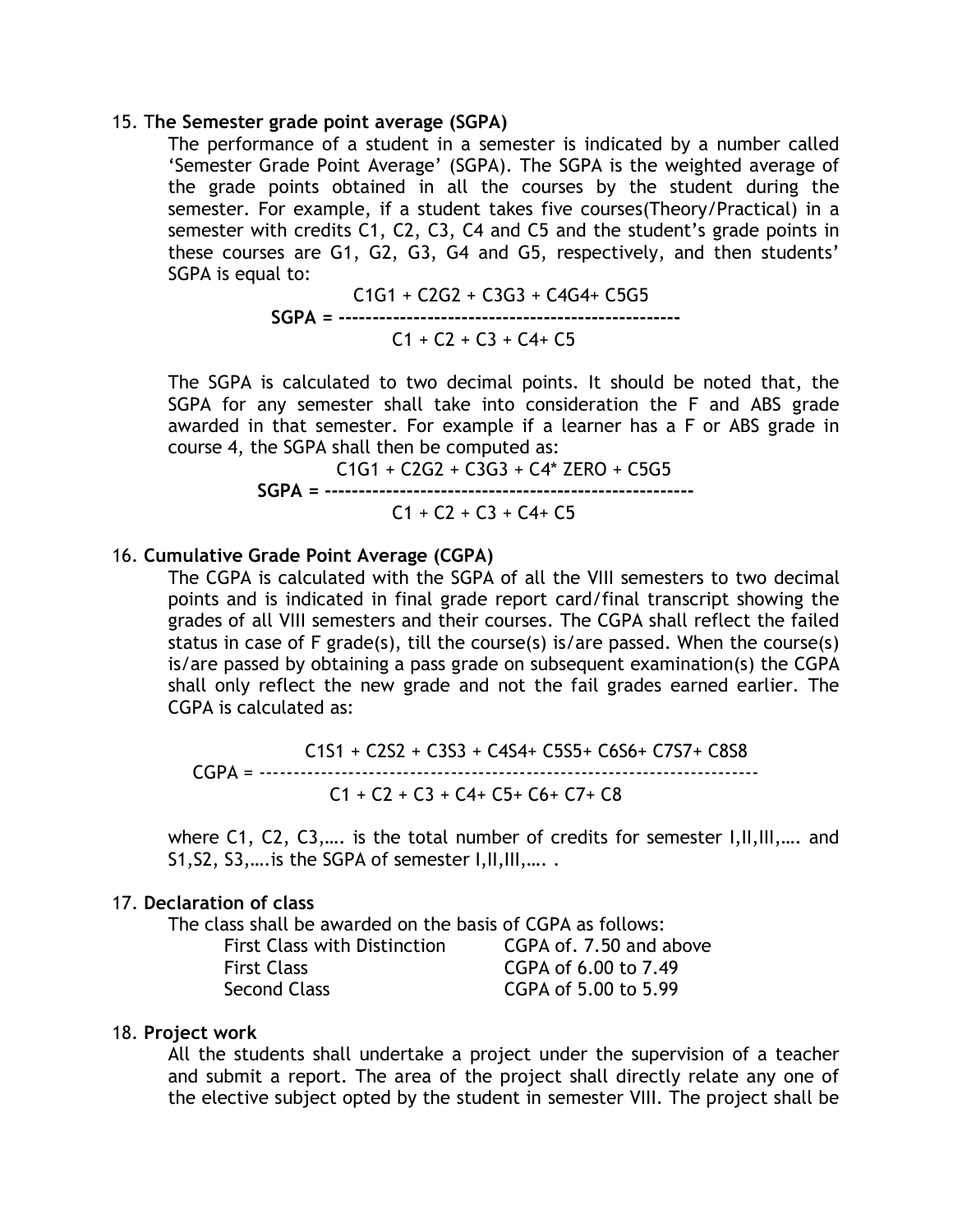carried out in group not exceeding 5 in number. The project report shall be submitted in triplicate (typed  $\hat{a}$  bound copy not less than 25 pages). The internal and external examiner appointed by the University shall evaluate the project at the time of the Practical examinations of other semester(s).

## 19. **Industrial Training (Desirable)**

Every candidate shall be required to work for at least 150 hours spread over four weeks in a Pharmaceutical Industry/Hospital. It includes Production unit, Quality Control department, Quality Assurance department, Analytical laboratory, Chemical manufacturing unit, Pharmaceutical R&D, Hospital (Clinical Pharmacy), Clinical Research Organization, Community Pharmacy, etc. After the Semester – VI and before the commencement of Semester – VII, and shall submit satisfactory report of such work and certificate duly signed by the authority of training organization to the head of the institute.

## 20. **Practice School**

In the VII semester, every candidate shall undergo practice school for a period of 150 hours evenly distributed throughout the semester. The student shall opt any one of the domains for practice school declared by the program committee from time to time.

At the end of the practice school, every student shall submit a printed report (in triplicate) on the practice school he/she attended (not more than 25 pages). Along with the exams of semester VII, the report submitted by the student, knowledge and skills acquired by the student through practice school shall be evaluated by the subject experts at college level and grade point shall be awarded.

## 21. **Award of Ranks**

Ranks and Medals shall be awarded on the basis of final CGPA. However, candidates who fail in one or more courses during the B. Pharm. program shall not be eligible for award of ranks. Moreover, the candidates should have completed the B. Pharm. program in minimum prescribed number of years, (four years) for the award of Ranks.

#### 22. **Award of degree**

Candidates who fulfill the requirements mentioned above shall be eligible for award of degree during the ensuing convocation.

## 23. **Duration for completion of the program of study**

The duration for the completion of the program shall be fixed as double the actual duration of the program and the students have to pass within the said period, otherwise they have to get fresh Registration.